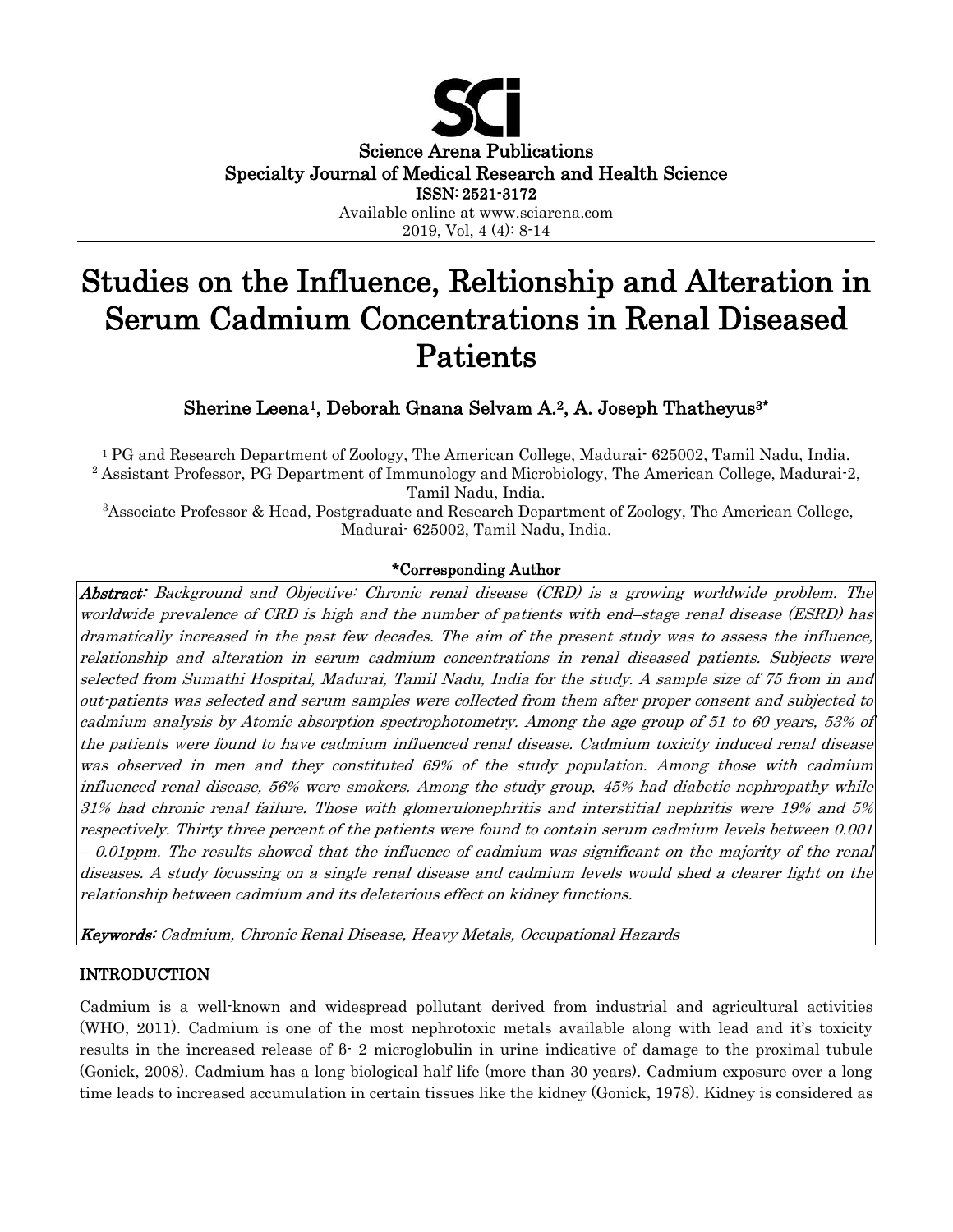## Spec. J. Med. Res. Health Sci, 2019, Vol, 4 (4): 8-14

the main organ affected by cadmium toxicity and environmental exposure of cadmium is considered as the significant contributory factor for the progress of chronic kidney disease. Upon chronic exposure, it accumulates in the proximal tubules. The chronic kidney disease due to cadmium toxicity is exacerbated in the presence ofother morbidities such as diabetes and hypertension (Johri Et Al., 2010). After absorption by the lungs and the gastrointestinal system, cadmiumis bound to the serum albumin and accumulates in the liver, where metallothionein-1- cadmium complex is formed. cadmium-metallothionein-1 complex is filtered by the kidney. The bound cadmium is taken in by the cells of the proximal tubule which has transporters for free and bound forms of Cadmium. This transport of bound cadmium interferes with the function of the proximal tubule (Ferraro et al., 2010).Cigarette smoke is also considered as one of the greatest sources of cadmium with cadmium levels five times higher in the blood of smokers compared to non-smokers (Rahimzadeh et al., 2017). Though smoking is considered as an independent risk factor for kidney disease, it is strongly discouraged if there is exposure to cadmium either through the environment or through exposure at work places. This makes smoking one of the risk factors which precipitates cadmium nephropathy (Price, 2017). It has been observed that the socio-economic status of individuals play a significant role in the risk of cadmium exposure and toxicity (Figueroa et al., 2017; Wu et al., 2018).The study area, Madurai, Tamil Nadu is beset with heavy metal pollution. Given this condition and the widespread kidney diseases observed, the present study was designed to understand the extent of cadmium nephropathy among the population.

## Materials and Methods

The objective of the study was to find out the influence of cadmium in renal disease among the outpatient subjects of Sumathi Hospital. It is situated in the heart of the city of Madurai. The subjects were taken from Madurai and nearby districts belonging to the very poor socio-economic status and illiterate class with poor health and nutritional status. As per these criteria they were selected for the present study.

## Selection of clinical cases for the study

A group of 75 patients with chronic renal failure who were attending Madurai Sumathi Hospital outpatient department (OPD) were recruited for the present study after getting consent from the medical superintendent. The study was carried out in 2007 to 2008. The suitable clinical cases (patients suffering from chronic renal failure) were selected by a qualified nephrologist on the basis of clinical history and diagnostic findings. The age, gender, socio-economic status, locality, symptoms of cadmium toxicity and the type of renal diseases were the details collected in the form of questionnaires from the patients. Symptoms of cadmium toxicity such as Hypertension, Hypoglycemia, Anaemia, Allergy, Nausea, Vomiting, Fever, Joint pain, Muscle weakness and Perspiration were obtained as secondary data from hospital records.

## Collection of blood samples

Five millilitre of venous blood was collected from the volunteers by venepuncture. Then the blood was transferred to the test tube and kept at room temperature for thirty minutes, in order to allow it to clot. After that, the clotted blood sample was centrifuged at 3000 rpm for ten minutes with the help of a clinical centrifuge. The serum was separated using Pasteur pipette and transferred to a separate tube and stored at 4°C till further use (Tuck et al., 2008).

## Sample preparation procedure

The following preparation procedure was employed for the acid digestion of serum samples. Five millilitre of serum sample was taken into a conical flask and to this 10 mL of acid mixture (a mixture of nitric acid and sulphuric acid) was added and covered. The flask was kept over the sand bath for digesting the contents. A clear solution was obtained. The above solution was transferred into a volumetric flask. Double distilled water was added to the solution to get 100 ml as the total quantity. From this, one ml of the solution was taken into an Eppendorf tube and subjected to Atomic Absorption Spectrophotometric (AAS) analysis (Oliveira, 2003).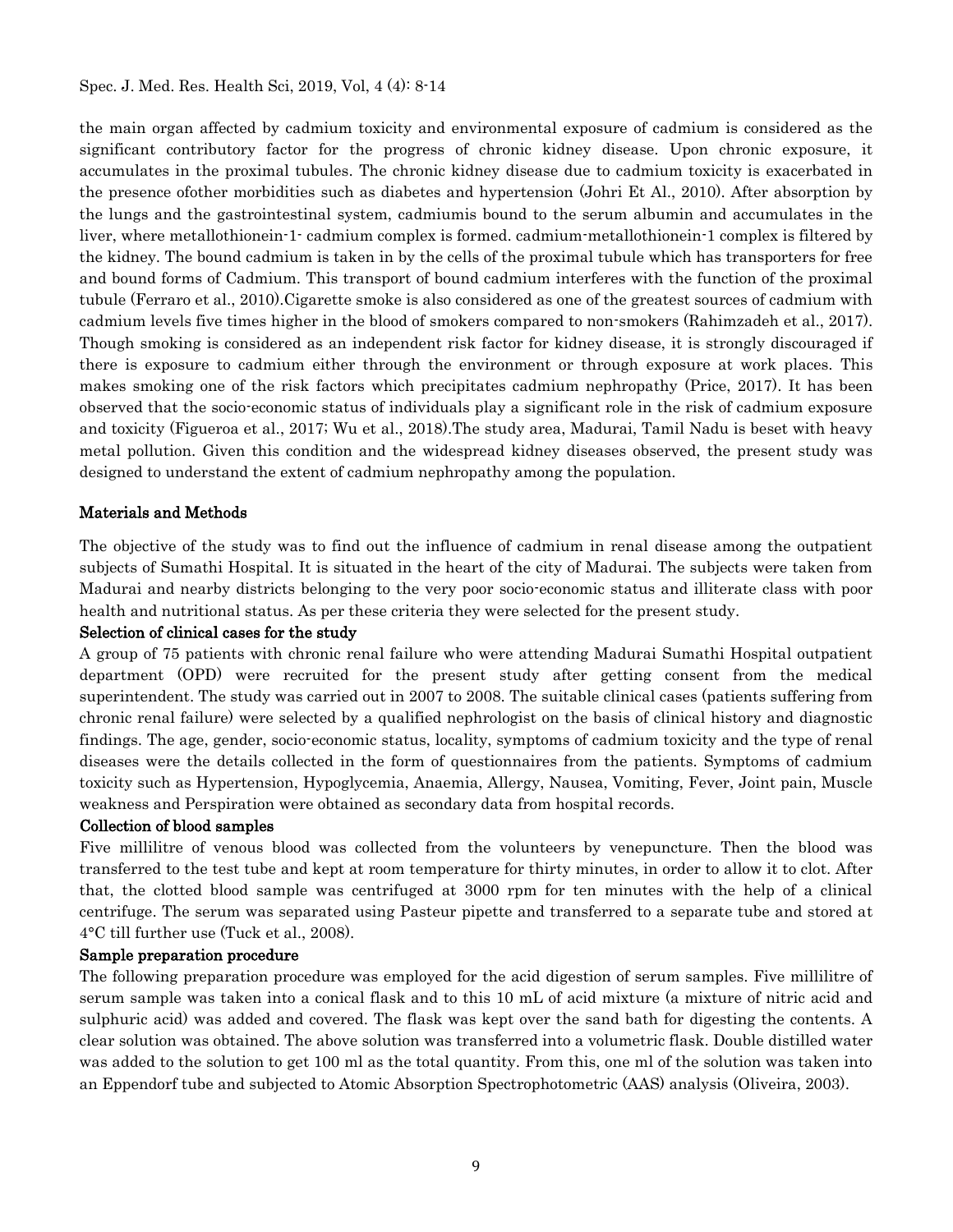## Results

Patients suffering from various renal diseases were taken as the subjects and their personal details, habits and investigation reports were collected from Sumathi Hospital, Madurai. The serum samples were analysed for cadmium concentration employing AAS.

## Age, sex and weight of the study population

Age-wise distribution of patients is tabulated (Table 1). Sex-wise breakdown of the sample population showed that 69% of them were males while 31% of the patients were females.

| S. no | Age (Yrs) | Frequency (%) |
|-------|-----------|---------------|
|       | $41 - 50$ |               |
|       | $51 - 60$ | 53            |
|       | $61 - 70$ |               |

Table 1: Age-wise distribution of patients with renal diseases

| <b>Table 2:</b> Weight of the patients included in the study |             |               |
|--------------------------------------------------------------|-------------|---------------|
| S. no                                                        | Weight (Kg) | Frequency (%) |
|                                                              | $51 - 60$   | 37            |
|                                                              | $61 - 70$   | 55            |
| 3                                                            | $71 - 80$   |               |

Table 3: Variation in blood pressure observed among the study population

| S. no | Blood pressure (mm Hg) | Frequency (%) |
|-------|------------------------|---------------|
|       | 120/90 to 130/80       | 19            |
|       | 140/100 to 150/90      | 48            |
|       | 160/100 to 170/110     | 36            |

Among the patients, 44% were non- smokers while the rest were smokers. Eighty percent of the patients were residents of Madurai while 14 % came from Thirumangalam, a town in the outskirts of Madurai and the rest of them were from other places.

## Socio-economic status of the patients studied

| S. no | Details of employment                        | Frequency (%) |
|-------|----------------------------------------------|---------------|
|       | Employment in Government or Private concerns | 49            |
| 2     | Unemployed                                   | 20            |
| 3     | Self-employed                                |               |
|       | Labourers                                    |               |

Table 4: Employment status of the patients under study

Table 5: Monthly wages of the patients studied

Based on monthly income the patients could be divided into four groups.

| S. no | Details of employment  | Frequency (%) |
|-------|------------------------|---------------|
|       | No income (housewives) |               |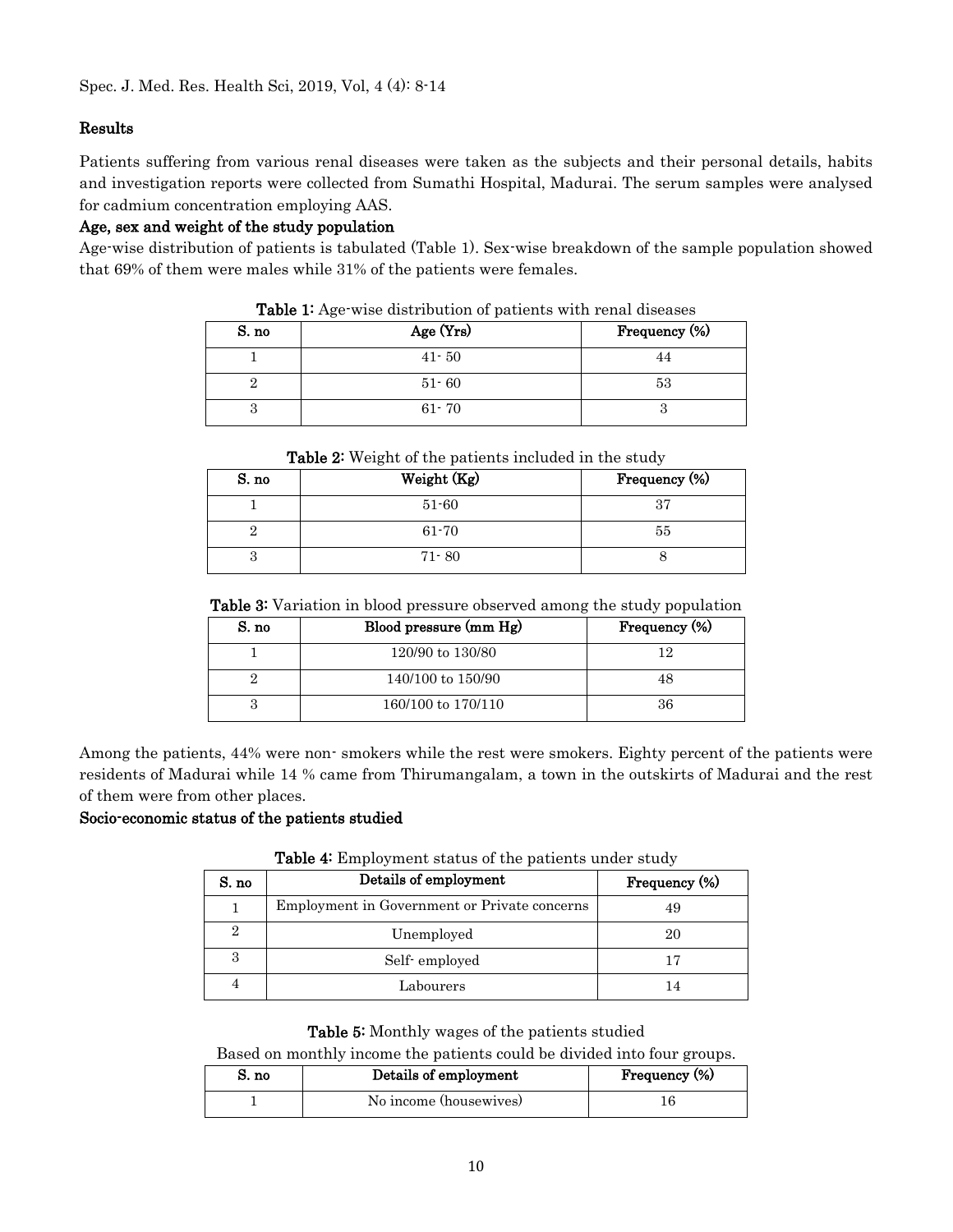Spec. J. Med. Res. Health Sci, 2019, Vol, 4 (4): 8-14

|  | $Rs 3001 - 4000$ | 49 |
|--|------------------|----|
|  | $Rs 2001 - 3000$ | 20 |
|  | Rs 1001 - 2000   |    |

## Details of renal diseases observed in the patients under study

The various symptoms of renal disease prevalent among the group of patients under study were: hypertension (47% of the patients), hypoglycaemia (32%), anaemia (28%), allergic effects (20%), joint pain and muscle weakness (16%) and perspiration (13%) (Table 6).

| S. No          | <b>Symptoms</b>             | Frequency (%) |
|----------------|-----------------------------|---------------|
|                | Hypertension                | 47            |
| $\overline{2}$ | Hypoglycemia                | 32            |
| 3              | Anaemia                     | 28            |
| 4              | Allergy                     | 20            |
| 5              | Nausea, vomiting, fever     | 20            |
| 6              | Joint pain, muscle weakness | 16            |
| ,              | Perspiration                | 13            |

Table 6. Symptoms of cadmium toxicity seen among the study population

The prevalence of cadmium influenced renal diseases and their side effects were shown (Table 7); Nineteen percent of the patients had glomerulonephritis with increased urea creatinine, low haemoglobin and high A/G ratio with side effects such as joint pain, hypertension, and anaemia. Diabetic nephropathy was seen in 45% of the patients showing increased urea creatinine, glycosuria and low haemoglobin. The range of side effects seen in these patients include hypoglycaemia, hypertension and 31% had increased urea creatinine and albuminuria with side effects such as hypertension, allergy and muscle weakness. Only 5% of the subjects had interstitial nephritis with high urea creatinine levels and glycosuria. Hypertension, perspiration, vomiting and fever were the side effects seen in these patients. All these patients were recommended a low protein diet.

| S. no | Type of renal disease  | Frequency (%) |
|-------|------------------------|---------------|
|       | Diabetic nephropathy   | 45            |
|       | Chronic renal failure  |               |
| З     | Glomerulonephritis     |               |
|       | Interstitial nephritis |               |

**Table 7:** Various renal diseases observed in the study population

The clinical blood report of the patients showed that the patients had various conditions such as proteinuria/albuminuria (47%), glycosuria (42%), low haemoglobin (41%) and high A/G ratio (25%). Figure 1 shows the level of cadmium in the sera of the patients under study.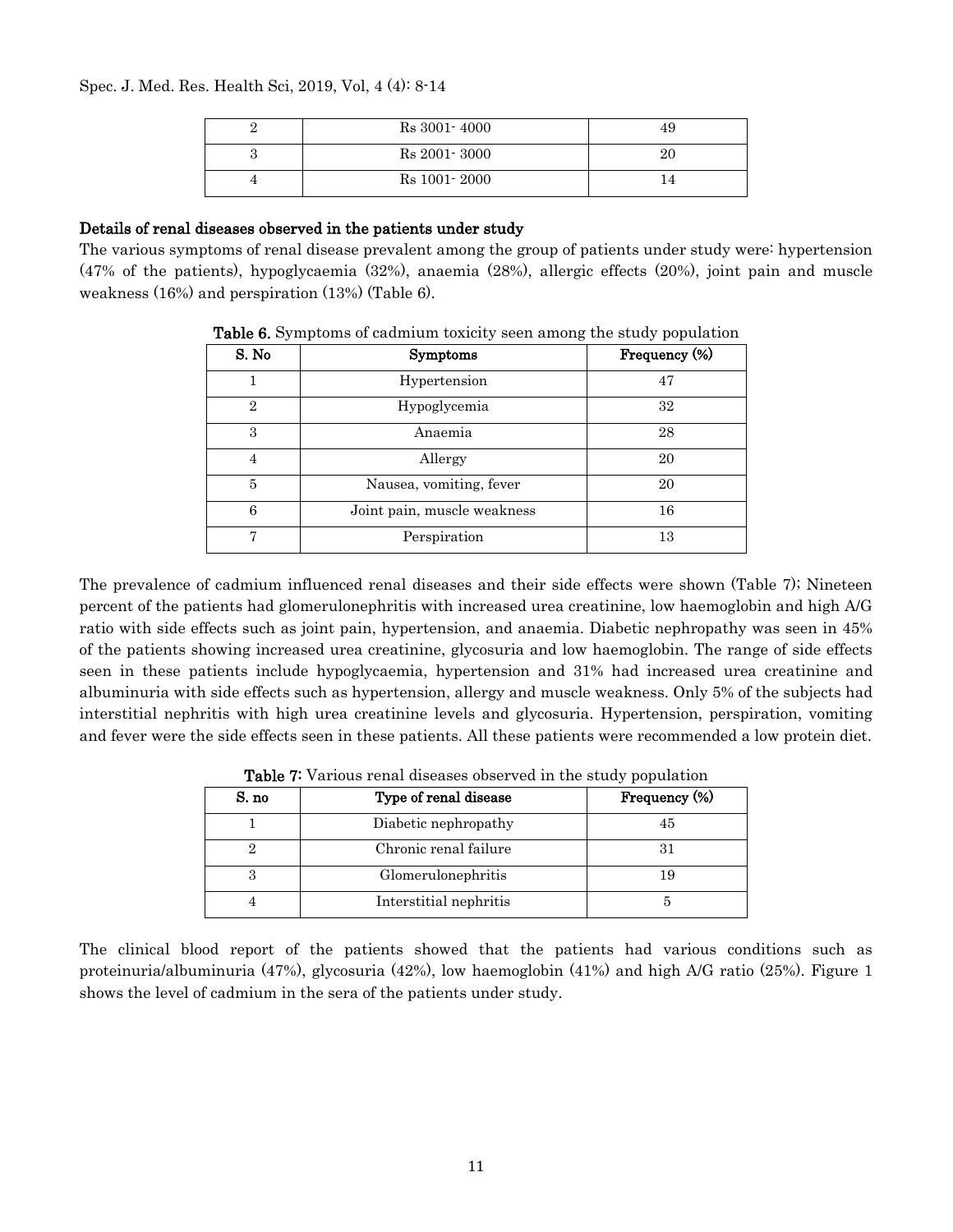

Figure 1. Serum cadmium concentration among the patients under study

## **Discussion**

The present study aims to assess the influence, relationship and alteration in serum cadmium concentrations in renal diseased patients in Sumathi Hospital, Madurai. The study group consisted of 75 subjects with various types of renal diseases. Serum cadmium concentrations of the entire group of subjects were related to the age, gender, socio-economic status and types of renal diseases. The serum cadmium concentration fluctuated with the different types of renal diseases. Proteinuria, the hallmark of Cadmium nephropathy was observed in majority of the patients. Serum cadmium levels were low ranging from 0.001 to 0.06 mg/L.

In the present work, age and gender were significant indicators of cadmium influenced renal disease. Cadmium concentration in serum increased with age. People may develop the adverse health effects at an old age. Cadmium reaches the maximum accumulation in people around and over 50 years of age (Olsson et al., 2002). The present study also shows that gender differences are also associated with the cadmium influenced renal disease. Regarding gender, males are more prone to cadmium accumulation than females. Men were more susceptible to trace element toxicity than women. In contrast to the present observation, a study among Sri Lankans has shown that chronic kidney disease was more in females than males. But severe stages of chronic kidney diseases were seen in males (Jayatilake et al., 2013). The risk of cadmium influenced renal disease was also related to socio-economic status. The members of families with working professionals had a higher risk and this was mainly confined to men. The effect of socio-economic status on chronic renal failure was reported in a population based case- control study in Sweden (Vahter et al., 2007). They inferred that that low socio-economic status is associated with an increased risk of chronic renal failure. This observation is supported by different studies (Fored et al., 2003; Said and Hernandez, 2015). In Sri Lanka, being a farmer increased the risk of chronic kidney disease (Jayatilake et al., 2013).

In the present study, it was observed that the highest percentage of patients falling in the group of blood pressure (140/100 to 150/90) as 48 and 56% subjects were smokers. The major source of cadmium apart from occupational exposure and diet is smoking. Cigarettes contain nicotine as well as cadmium which also has nephrotoxic effects (Price, 2017). Blood pressure and heart rate are increased by smoking (Kim et al., 2015). Smoking indirectly causes chronic kidney disease by causing hypertension. Among Korean population, hypertensive patients with high serum cadmium levels were prone to have chronic kidney disease (Robles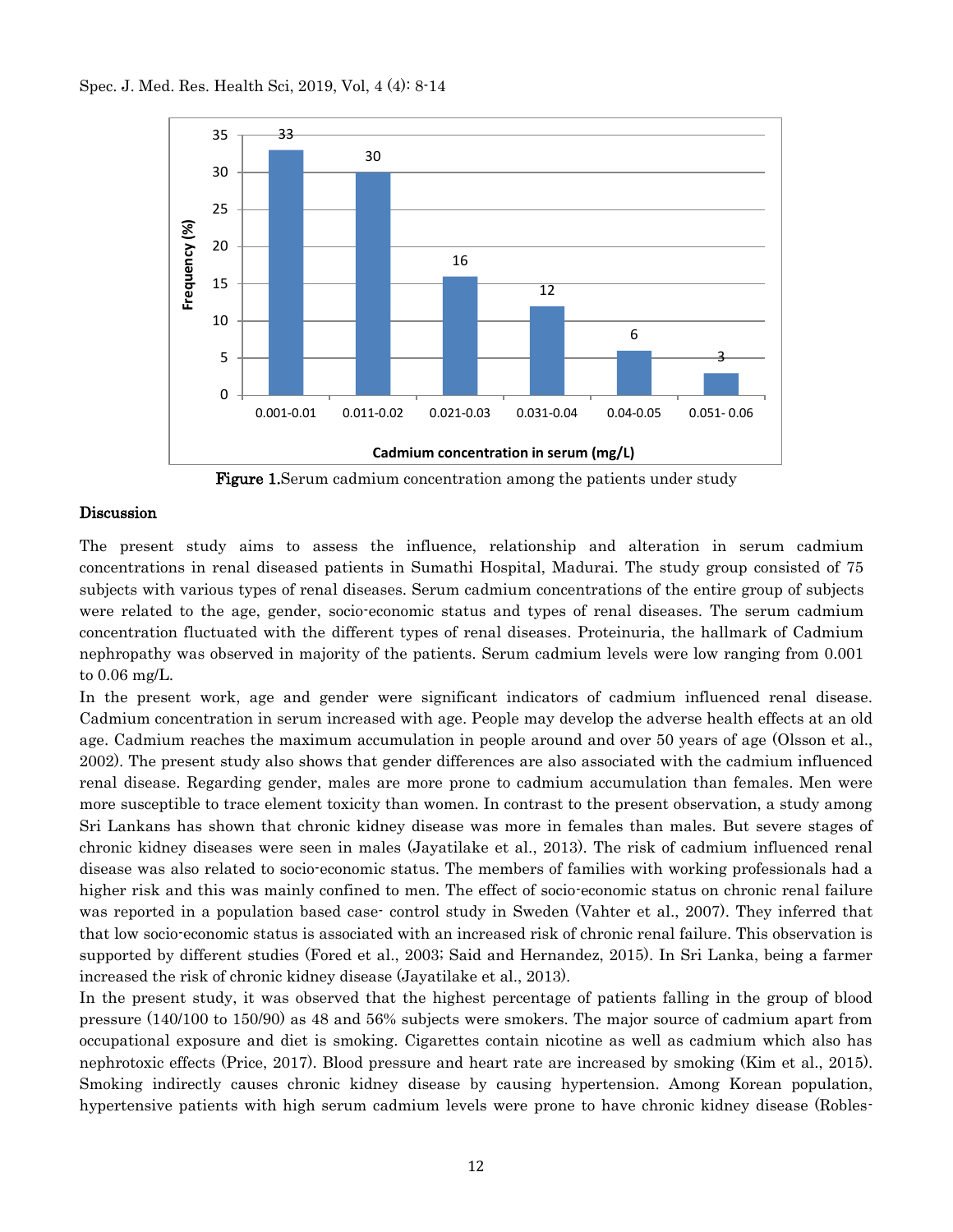Osorio and Sabath, 2016). This indicates the complex interaction between blood pressure, smoking, cadmium exposure and chronic kidney disease.

In the present work, proteinuria was observed in 45% of the study population. The first sign of cadmiumrelated damaged kidneys is usually an increase of low molecular weight proteins in the urine (proteinuria). Marker proteins includeß 2 microglobulin and retinol binding protein. These proteins are normal constituents of plasma, and are normally filtered through the glomerular membrane and then reabsorbed from the proximal tubules of the kidney. Proteinuria is a sign of damage to the tubules (Wallin et al., 2014). The significant association between low level cadmium exposure and proteinuria (damaged tubules) was observed in a study among Swedish adults (Orth, 2004).

In the present work, serum analysis showed the alteration in the cadmium concentration of the subject altering with various types of renal diseases. Considering alteration of the subjects, between 0.001 to 0.01ppm the patients were 33%, while 30% were found to be between 0.011 to 0.020ppm and 16% between 0.02-0.03ppm. The next variation between 0.031 to 0.04ppm had 9% and 6% between 0.041 and 0.05ppm and 3% from 0.051 to 0.06ppm. Such low serum cadmium levels were observed in many studies (Ferraro et al., 2010; Wallin et al., 2014). The public health implications of environmental clearance was also inversely proportional to the concentrations of lead and zinc protoporphyrin in the blood. Thus environmental exposure to cadmium and lead was associated with alterations in renal function (Lauweryset al., 1990; Harounet al., 2003; Nordberget al., 2007).

Although the alterations in the serum concentration of cadmium do not reflect the real bodystatus of this trace element, it can be easily determined in routine practice and may give a quick insight and warning about possible disorders of cadmium metabolism. Serum cadmium levels are not enough to monitor cadmium exposure as they are less reliable. In the future, along with serum cadmium, urine cadmium should also be measured since the accumulation of cadmium in the cortex of the kidney can be understood accurately by analysing the urine cadmium rather than blood cadmium levels (Friberg, 1984; Barbieret al., 2005; Bernard, 2008)

## **Conclusion**

The observations showed that the influence of cadmium was significant on the majority of the renal diseases. To implicate the definitive role of cadmium in renal diseases among the population of Madurai, the study group must be increased and should be restricted to people living in industrial areas of the city which would reveal a clearer picture of cadmium nephropathy.

## Significance statement

This study discovered the extent of cadmium toxicity among patients with chronic kidney diseases in Madurai that can be beneficial for understanding and mitigating cadmium pollution in the city. This study will help the researchers to uncover the extent of cadmium toxicity and the adverse effects it has on the kidneys of the people of Madurai. It will help in accelerating the efforts to reduce cadmium pollution and also will highlight the role of smoking on cadmium nephropathy.

## Acknowledgement

The authors thank the authorities of The American College for the encouragements and Sumathi Hospital for help.

#### References

1. Barbier O, Jacquillet,G, Tauc M, Cougnon M, Poujeol P. 2005. Effect of heavy metals on, and handling by, the kidney. Nephron Physiol 99: 105- 110.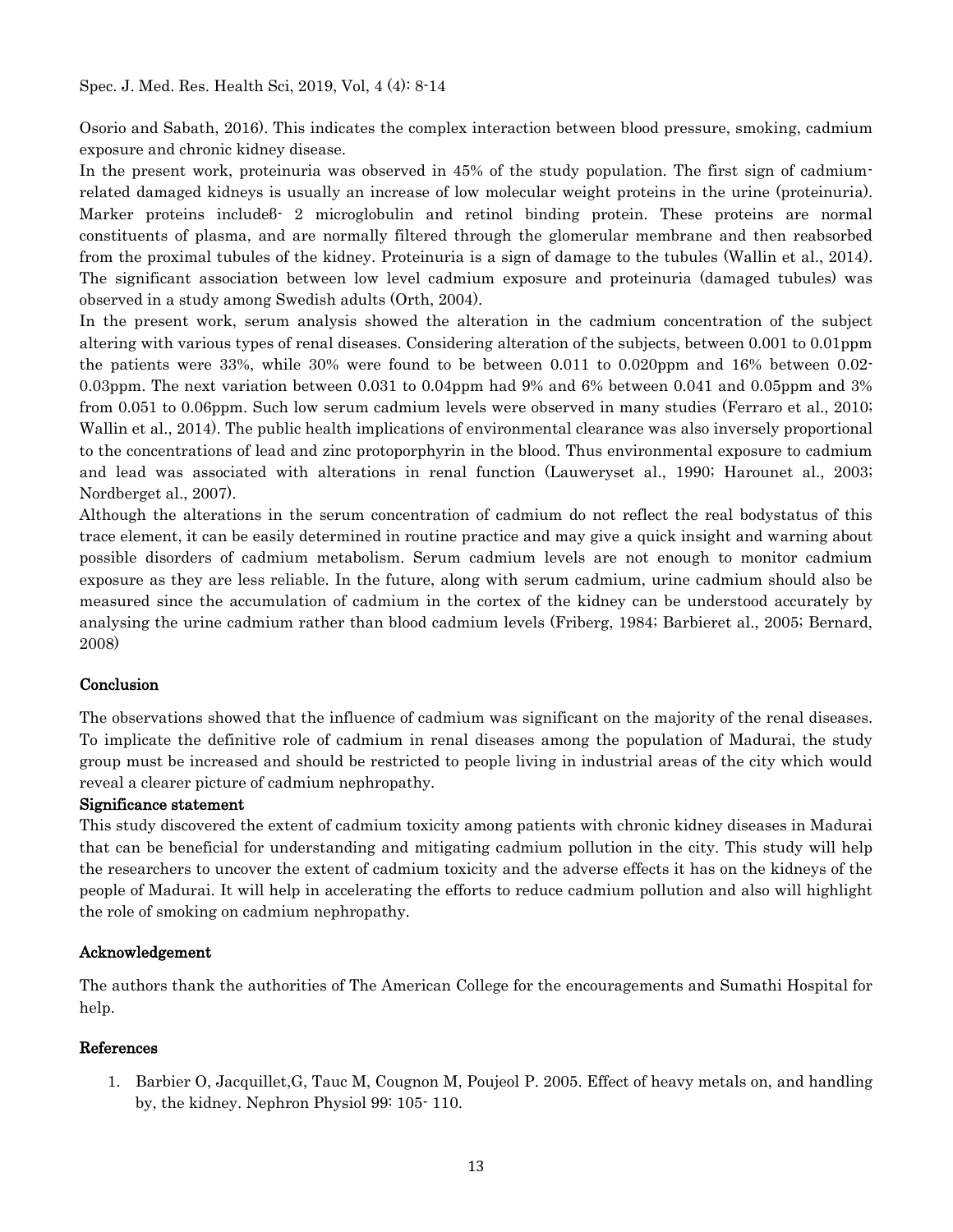Spec. J. Med. Res. Health Sci, 2019, Vol, 4 (4): 8-14

- 2. Bernard A. 2008. Cadmium & its adverse effects on human health. Indian J Med Res 128: 557-64.
- 3. Ferraro PM, CostanziS, Naticchia A, Sturniolo A, GambaroG. 2010. Low level exposure to cadmium increases the risk of chronic kidney disease: analysis of the NHANES 1999-2006. BMC Public Health 10: 304.
- 4. Figueroa R, Caicedo D, Echeverry G, Peña M, Méndez F. 2017. Socioeconomic status, eating patterns, and heavy metals exposure in women of childbearing age in Cali, Colombia. Biomédica 37: 341-352.
- 5. Fored CM, Ejerblad E, Fryzek JP, Lambe M, Lindblad P, Nyrén O, Elinder CG. 2003. Socio‐economic status and chronic renal failure: a population‐based case‐control study in Sweden. Nephrol Dial Transplant 18: 82-88.
- 6. Friberg L. 1984. Cadmium and the kidney. Environ Health Perspect 54: 1-11.
- 7. Gonick HC. 1978. Trace metals and the kidney. Miner Electrolyte Metab 1: 107-120.
- 8. Gonick HC. 2008. Nephrotoxicity of cadmium & lead. Indian J Med. Res 128: 335-352.
- 9. Haroun MK, Jaar BG, Hoffman SC, Comstock GW, Klag MJ, Coresh J. 2003. Risk factors for chronic kidney disease: a prospective study of 23,534 men and women in Washington County, Maryland. J Am Soc Nephrol 14: 2934-2941.
- 10. Jayatilake N, Mendis S, Maheepala P, Mehta FR. 2013. Chronic kidney disease of uncertain aetiology: prevalence and causative factors in a developing country. BMC Nephrol 14: 180.
- 11. Johri N, Jacquillet G, Unwin R. 2010. Heavy metal poisoning: the effects of cadmium on the kidney. Biometals 23: 783-792.
- 12. Kim NH, Hyun YY, Lee KB, Chang Y, Rhu S, Oh KH, Ahn C. 2015. Environmental heavy metal exposure and chronic kidney disease in the general population. J Korean Med Sci 30:272–277.
- 13. Lauwerys R, Amery A, Bernard A, Bruaux P, Buchet JP, Claeys F, De Plaen P, Ducoffre G, Fagard R, Lijnen P, Nick L. 1990. Health effects of environmental exposure to cadmium: objectives, design and organization of the Cadmibel study: a cross-sectional morbidity study carried out in Belgium from 1985 to 1989. Environ. Health Perspect 87: 283.
- 14. Nordberg, GF, K. Nogawa, M. Nordberg and J.M. Friedmann. 2007. Cadmium. In: Handbook on the Toxicology of Metals, Nordberg, G.F, B.A. Fowler, M. Nordberg, L. Friberg, (Eds.). Elsevier., pp: 445– 486.
- 15. Oliveira ED. 2003. Sample preparation for atomic spectroscopy: evolution and future trends. J Brazil Chem Soc 14: 174-182.
- 16. Olsson IM, Bensryd I, Lundh T, Ottosson H, Skerfving S, Oskarsson A. 2002. Cadmium in blood and urine--impact of sex, age, dietary intake, iron status, and former smoking--association of renal effects. Environ Health Perspect 110: 1185-1190.
- 17. Orth SR. 2004. Effects of smoking on systemic and intrarenal hemodynamics: influence on renal function. J Am Soc Nephrol 15: S58-S63.
- 18. Price RG. 2017. Cadmium Nephropathy and Smoking. Clin Med Insights Urology 10:
- 19. Rahimzadeh MR, Rahimzadeh MR, Kazemi S, Moghadamnia AA. 2017. Cadmium toxicity and treatment: An update. Caspian J Int Med 8: 135.
- 20. Robles-Osorio ML, Sabath E. 2016. Disparidad social, factores de riesgo y enfermedad renal crónica. Nefrología (Madrid) 36: 577-579.
- 21. Said S, Hernandez GT. 2015. Environmental exposures, socioeconomics, disparities, and the kidneys. Adv Chronic Kidney Dis 22: 39-45.
- 22. Tuck MK, Chan DW, Chia D, Godwin AK, Grizzle WE, Krueger KE, Rom W, Sanda M, Sorbara L, Stass S, Wang W. 2008. Standard operating procedures for serum and plasma collection: early detection research network consensus statement standard operating procedure integration working group. J Proteome Res 8: 113-117.